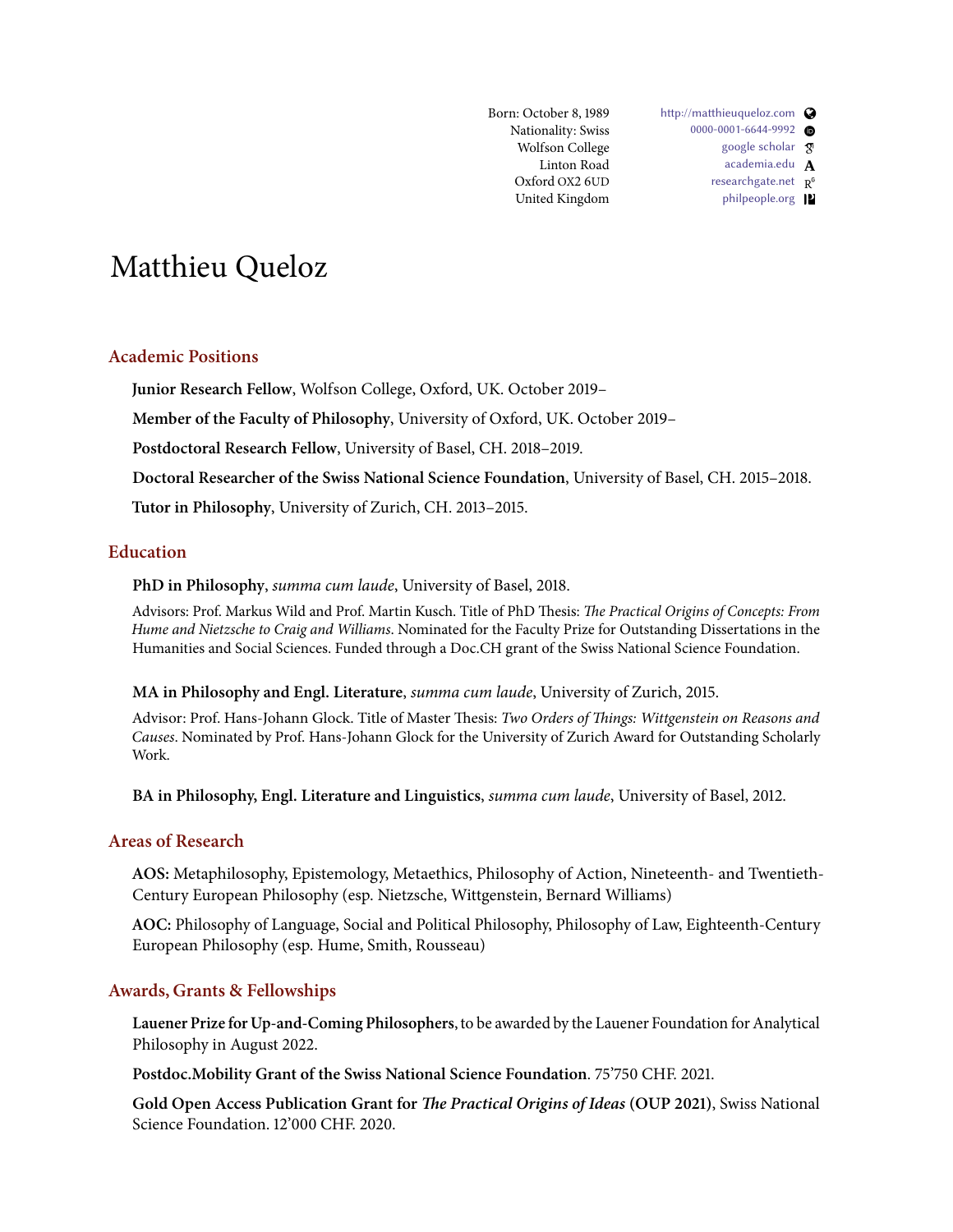**Junior Research Fellowship (3 years)**, Wolfson College, Oxford. 2019.

**Early Postdoc.Mobility Grant of the Swiss National Science Foundation**. 100'800 CHF. 2018.

**Excellent Junior Researcher Grant of the Max Geldner Foundation**, Postdoctoral Level. 79'999 CHF. 2018.

**Doc.CH Grant of the Swiss National Science Foundation**. 175'508 CHF. 2015.

**Fellow of the Swiss Study Foundation (Schweizerische Studienstiftung)**, which "promotes outstanding students (top 0.3%) during their undergraduate and postgraduate studies. Requirements for admission are: excellent academic records, motivation and enthusiasm, broad interests, creativity and intellectual curiosity, a sense of responsibility, strong communication skills, knowledge of foreign languages." 2013– 2019.

**Swiss Scholarship for the James Joyce Summer School**, University College Dublin. 2011.

**Basler Maturandenpreis**, Gymnasium am Munsterplatz (Humanistisches Gymnasium); awarded to the ¨ student with the highest scores at the matura (baccalaureate) graduation "to reward scholarly excellence and exceptional social commitment." 4000 CHF. 2008.

### **Monographs**

- 1.2 **The Practical Origins of Ideas: Genealogy as Conceptual Reverse-Engineering**. Oxford: Oxford University Press, 2021. Available open access [here.](https://global.oup.com/academic/product/the-practical-origins-of-ideas-9780198868705?cc=ch&lang=en)
- 1.1 **Reasons for Reasons: An Essay on the Authority of Concepts**. In progress.

#### **Edited Books**

2.1 **Making Sense of the Past: Bernard Williams and the History of Philosophy**. Marcel van Ackeren and Matthieu Queloz (eds.). Oxford: Oxford University Press, accepted.

#### **Journal Articles**

- 3.29 **Function-Based Conceptual Engineering and the Authority Problem**. Mind. Forthcoming.
- 3.28 **The Role of the Will to Nothingness in Nietzsche's On the Genealogy of Morality**. European Journal of Philosophy. Forthcoming.
- 3.27 **Nietzsche's Conceptual Ethics**. Inquiry. Proceedings of the International Society of Nietzsche Studies. Under consideration.
- 3.26 **The Shaken Realist: Bernard Williams, the War, and Philosophy as Cultural Critique**. European Journal of Philosophy. Early View. With Nikhil Krishnan. [doi:10.1111/ejop/12794](http://doi.org/10.1111/ejop/12794)
- 3.25 **Defending The Practical Origins of Ideas**. Analysis. Forthcoming.
- 3.24 **Precis of ´ The Practical Origins of Ideas**. Analysis. Forthcoming.
- 3.23 **The Normative Significance of Critical Histories for International Law**. Journal of the History of International Law. Forthcoming. With Damian Cueni.
- 3.22 **Genealogy, Evaluation, and Engineering**. The Monist 105 (4). 2022.
- 3.21 **Conceptual Engineering and the Politics of Implementation**. Pacific Philosophical Quarterly. 2021. With Friedemann Bieber. [doi:10/g35g](http://doi.org/10.1111/papq.12394)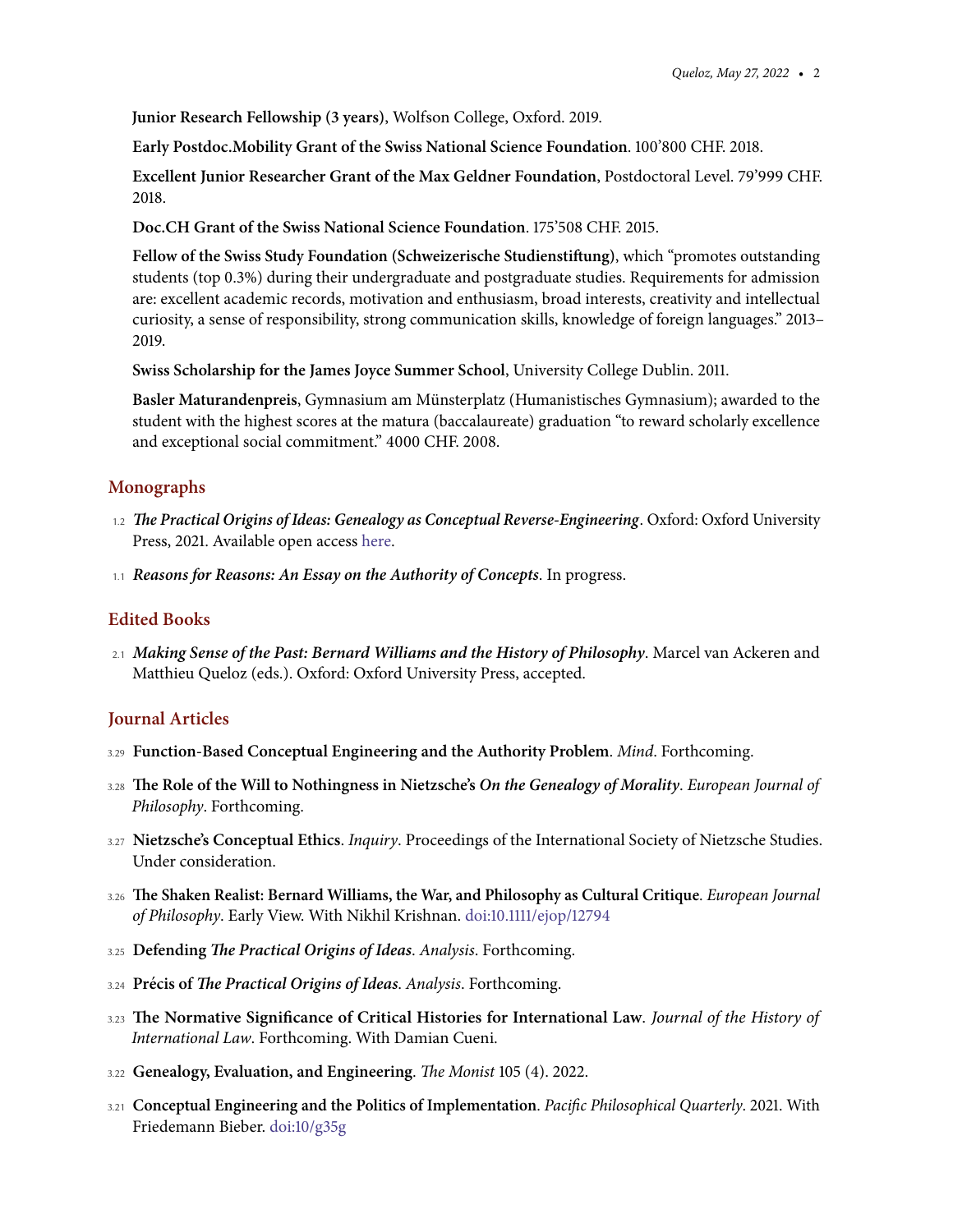- 3.20 **The Essential Superficiality of the Voluntary and the Moralization of Psychology**. Philosophical Studies. 2021. [doi:10/gt63](http://doi.org/10.1007/s11098-021-01720-2)
- 3.19 **Choosing Values? Williams contra Nietzsche**. The Philosophical Quarterly 71 (2): 286–307. 2021. [doi:](http://doi.org/drj5) [10/drj5](http://doi.org/drj5)
- 3.18 **The Self-Effacing Functionality of Blame**. Philosophical Studies 178 (4): 1361–1379. 2021. [doi:10/dwh4](http://doi.org/dwh4)
- 3.17 **Whence the Demand for Ethical Theory?** American Philosophical Quarterly 58 (2): 135–46. 2021. With Damian Cueni. [doi:10/f5qs](https://doi.org/10.2307/48614001)
- 3.16 **Left Wittgensteinianism**. European Journal of Philosophy 29 (4): 758–77. 2021. With Damian Cueni. [doi:10/fbwb](http://doi.org/10.1111/ejop.12603)
- 3.15 **From Paradigm-Based Explanation to Pragmatic Genealogy**. Mind 129 (515): 683–714. 2020. [doi:10/c6mv](https://academic.oup.com/mind/advance-article/doi/10.1093/mind/fzy083/5359485?guestAccessKey=08e131ee-310a-44da-b48c-2b7fcdc5fb6f)
- 3.14 Nietzsche's English Genealogy of Truthfulness. Archiv für Geschichte der Philosophie 103 (2): 341–63. 2021. [doi:10/f5qt](https://doi.org/10.1515/agph-2018-0048)
- 3.13 **How Genealogies Can Affect the Space of Reasons.** Synthese 197 (5): 2005–2027. 2020. [doi:10/gc8qs3](https://doi.org/10.1007/s11229-018-1777-9)
- 3.12 **The Points of Concepts: Their Types, Tensions, and Connections**. Canadian Journal of Philosophy 49 (8): 1122–1145. 2019. [doi:10/c6mw](https://doi.org/10.1080/00455091.2019.1584940)
- 3.11 **Genealogy and Knowledge-First Epistemology: A Mismatch?** The Philosophical Quarterly 69 (274): 100–120. 2019. [doi:10/c6mx](https://doi.org/10.1093/pq/pqy041)
- 3.10 **Nietzsche as a Critic of Genealogical Debunking: Making Room for Naturalism without Subversion.** The Monist 102 (3): 277–297. 2019. With Damian Cueni. [doi:10/c6m7](https://academic.oup.com/monist/article/102/3/277/5499216?guestAccessKey=48ffd71d-0574-49ae-9a5b-b6ab937d60b8)
- 3.9 **On Ordered Pluralism**. Australasian Philosophical Review 3 (3): 305–11. 2019. [doi:10/f5qr](https://doi.org/10.1080/24740500.2020.1859234)
- 3.8 Nietzsches affirmative Genealogien. Deutsche Zeitschrift für Philosophie 67 (3): 429-439. 2019. [doi:](https://doi.org/dwh5) [10/dwh5](https://doi.org/dwh5)
- 3.7 **Davidsonian Causalism and Wittgensteinian Anti-Causalism: A Rapprochement.** Ergo 5 (6): 153–72. 2018. [doi:10/c6mz](https://doi.org/10.3998/ergo.12405314.0005.006)
- 3.6 **Williams's Pragmatic Genealogy and Self-Effacing Functionality.** Philosophers' Imprint 18 (17): 1–20. 2018. [doi:2027/spo.3521354.0018.017](https://doi.org/2027/spo.3521354.0018.017)
- 3.5 **Two Orders ofThings: Wittgenstein on Reasons and Causes.** Philosophy 92 (3): 369–97. 2017. [doi:10/c6m2](https://doi.org/10.1017/S0031819117000055)
- 3.4 **Nietzsche's Pragmatic Genealogy of Justice.** British Journal for the History of Philosophy 25 (4): 727–49. 2017. [doi:10/c6m3](https://doi.org/10.1080/09608788.2016.1266462)
- 3.3 **Does Philosophy Have a Vindicatory History? Bernard Williams on the History of Philosophy.** Studia Philosophica 76: 137–52. 2017. [doi:10/c6m4](https://doi.org/10.24894/StPh-en.2017.76008)
- 3.2 **Wittgenstein on the Chain of Reasons.** Wittgenstein-Studien 7 (1): 105–30. 2016. [doi:10/c6m5](https://doi.org/10.1515/witt-2016-0108)
- 3.1 **The Double Nature of DNA: Reevaluating the Common Heritage Idea.** The Journal of Political Philosophy 24 (1): 47–66. 2016. [doi:10/c6m6](https://doi.org/10.1111/jopp.12063)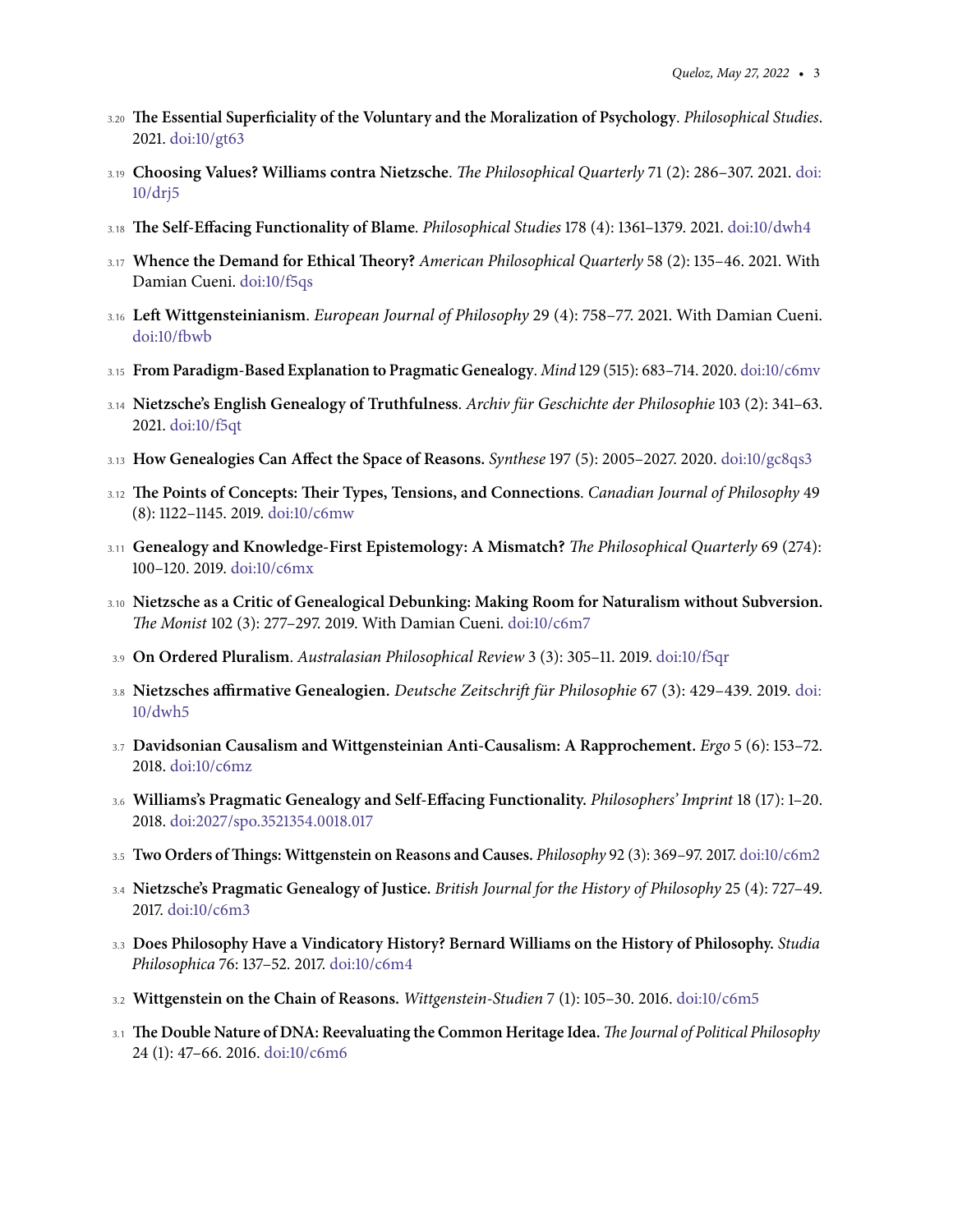## **Book Chapters**

- 4.7 **The Place of Morality**. In Themes from Susan Wolf. Michael Frauchiger (ed.). Berlin: De Gruyter. Commissioned.
- 4.6 **Law as a Crucible for Concepts**. In Bernard Williams and Jurisprudence. Daniel Peixoto Murata and Veronica Rodriguez-Blanco (eds.). Commissioned.
- 4.5 **Making History Speak to Us through Pragmatic Genealogies**. In Historiography and the Formation of Philosophical Canons. Sandra Lapointe and Erich Reck (eds.). London: Routledge. Forthcoming.
- 4.4 **Williams's Left Wittgensteinianism**. In Making Sense of the Past: Bernard Williams and the History of Philosophy. Marcel van Ackeren and Matthieu Queloz (eds.). Oxford: Oxford University Press. Forthcoming.
- 4.3 **Introduction**. With Marcel van Ackeren. In Making Sense of the Past: Bernard Williams and the History of Philosophy. Marcel van Ackeren and Matthieu Queloz (eds.). Oxford: Oxford University Press. Forthcoming.
- 4.2 **A Shelter from Luck: The Morality System Reconstructed**. In Morality and Agency: Themes from Bernard Williams. András Szigeti and Matthew Talbert (eds.), 184–211. New York: Oxford University Press. 2022.
- 4.1 **Revealing Social Functions through Pragmatic Genealogies.** In Social Functions in Philosophy: Metaphysical, Normative, and Methodological Perspectives. Rebekka Hufendiek, Daniel James, and Raphael Van Riel (eds.), 200–218. London: Routledge. 2020. [doi:10/gmf6](https://doi.org/10/gmf6)

## **Book Reviews**

5.1 **Ethics Beyond the Limits: New Essays on Bernard Williams' Ethics and the Limits of Philosophy**. Mind. 2021. [doi:10/grgf](https://academic.oup.com/mind/advance-article/doi/10.1093/mind/fzaa077/6352246?guestAccessKey=ef121149-ba54-4095-ab50-584b219f6f01)

## **Media and Outreach**

- 6.16 **Richard Marshall interviews Matthieu Queloz**. 3:16 AM, End Times Series. Forthcoming. [www.3-](https://www.3-16am.co.uk/articles/.c/end-times-series ) [16am.co.uk](https://www.3-16am.co.uk/articles/.c/end-times-series )
- 6.15 **Tracing Concepts to Needs**. The Philosopher 109 (3): 34—39. 2021. [www.thephilosopher1923.org](https://www.thephilosopher1923.org)
- 6.14 **Ideas that Work**. Aeon: A World of Ideas, June 24, 2021. [https://aeon.co/essays/our-most-abstract](https://aeon.co/essays/our-most-abstract-concepts-emerged-as-solutions-to-our-needs)[concepts-emerged-as-solutions-to-our-needs](https://aeon.co/essays/our-most-abstract-concepts-emerged-as-solutions-to-our-needs)
- 6.13 **Warum die liberale Demokratie laufend verteidigt werden muss**. Schweizer Radio und Fernsehen (SRF Kultur), 2015. With Damian Cueni.
- 6.12 **Relativismus und Toleranz**. Giordano Bruno Stiftung Schweiz, November 26, 2013.
- 6.11 **Problem und Chance zugleich**. Basler Zeitung, May 4, 2011.
- 6.10 **Momentaufnahme der Kunst im Wandel**. Basler Zeitung, March 11, 2011.
- 6.9 **Kunst auf Wanderschaft**. Basler Zeitung, March 9, 2011. With Andrea Fopp.
- 6.8 **Kaleidoskop der Elemente**. Basler Zeitung, February 17, 2011.
- 6.7 **Hymne an die Solidaritat ¨** . Basler Zeitung, March 10, 2011.
- 6.6 **Arche Noah der Universalmaschinen**. Basler Zeitung, March 2, 2011.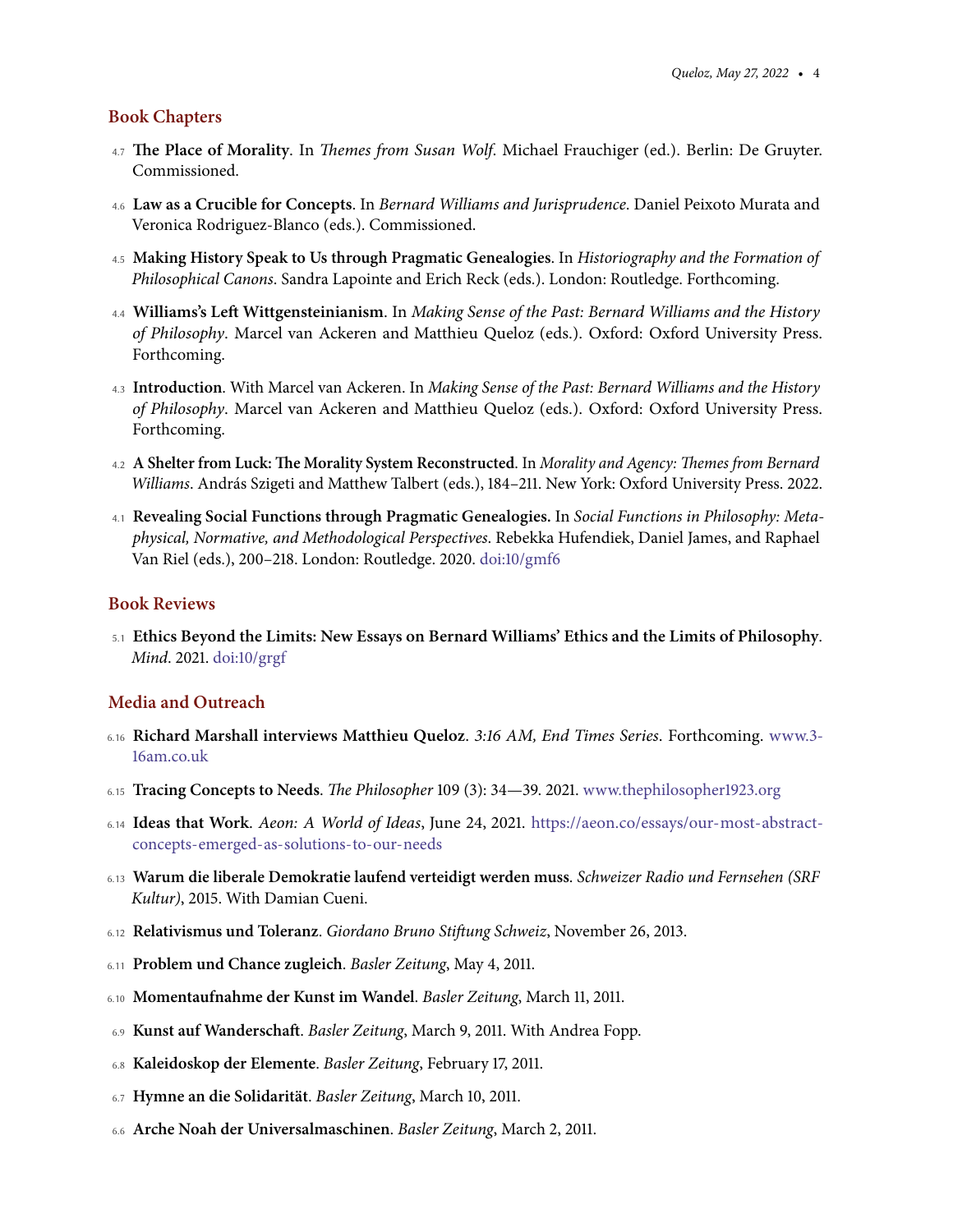- 6.5 **Woher weisst du, dass der Wurm drin ist?** Basler Zeitung, January 20, 2011.
- 6.4 **Ein Spiegelkabinett der Urangste ¨** . Basler Zeitung, January 20, 2011.
- 6.3 **Ein Casting fur Caesar und Napoleon ¨** . Basler Zeitung, January 11, 2011.
- 6.2 **Nostalgische Lautmalerei**. Basler Zeitung, December 28, 2010.
- 6.1 **Asthetik des Urbanen ¨** . Basler Zeitung, December 21, 2010.

#### **Peer-Reviewed Talks**

- 7.4 **Whence the Authority of Concepts? Cambridge Pragmatism and Genealogical Reverse-Engineering**. Conceptual Engineering and Pragmatism. University of Bologna, Italy, July 8-9, 2021.
- 7.3 **A Shelter from Luck: The Roots, Point, and Purity of the Morality System**. Agency, Fate and Luck: Themes from Bernard Williams. Lund University, Sweden, June 14-16, 2019.
- 7.2 **Pragmatic Genealogy from Hume to Williams: Norm Institution in the State of Nature**. Norm und Natur, XXIV. Kongress der Deutschen Gesellschaft für Philosophie. Humboldt University of Berlin, Germany, 2017.
- 7.1 **Bringing History and Philosophy Together: Nietzsche and Williams on Historical Philosophy**. International Symposium of the Swiss Philosophical Society. University of Geneva, CH, 2016.

### **Invited Talks**

- 8.28 **The Place of Morality**. 9th International Lauener Symposium on Analytical Philosophy on Themes from Susan Wolf, Bern, CH, August 26, 2022.
- 8.27 **Nietzsche's Conceptual Ethics**. 2022 Meeting of the International Society for Nietzsche Studies, University of Oxford, UK, June 24–25, 2022.
- 8.26 **What Can Nietzsche Teach Us About the Evaluation of Concepts?** Philosophy Research Seminar, University of Southampton, UK, May 10, 2022.
- 8.25 **The Practical Origins of Ideas**. The Moral and Political Philosophy Research Seminar, University of Helsinki, Finland, November 24, 2021.
- 8.24 **Comments on Boed, 'Internal Reasons and Making Sense in the PoliticalThought of Bernard Williams'**. Bernard Williams Virtual Workshop, University of Cambridge, UK, November 23, 2021.
- 8.23 **Reverse-Engineering the Points of Concepts through Pragmatic Genealogy**. PhilEAs Conference Cycle, University of Geneva, CH, November 11, 2021.
- 8.22 **The Points and Perils of Systematicity**. University of Bern, CH, October 18, 2021.
- 8.21 **Genealogy, Conceptual Ethics, Conceptual Engineering**. University of Warwick, UK, June 3-4, 2021.
- 8.20 **Dworkin, Williams, and the Conceptual Integrity Debate**. HongKong ConceptLap Workshop on Political Philosophy and Methodology, University of Hong Kong, China, April 27–28, 2021.
- 8.19 **Pragmatic Genealogy and Conceptual Reverse-Engineering**. Workshop on Genealogy & Conceptual Engineering, Arché: Philosophical Research Centre, University of St Andrews, Scotland, April 2021. [postponed]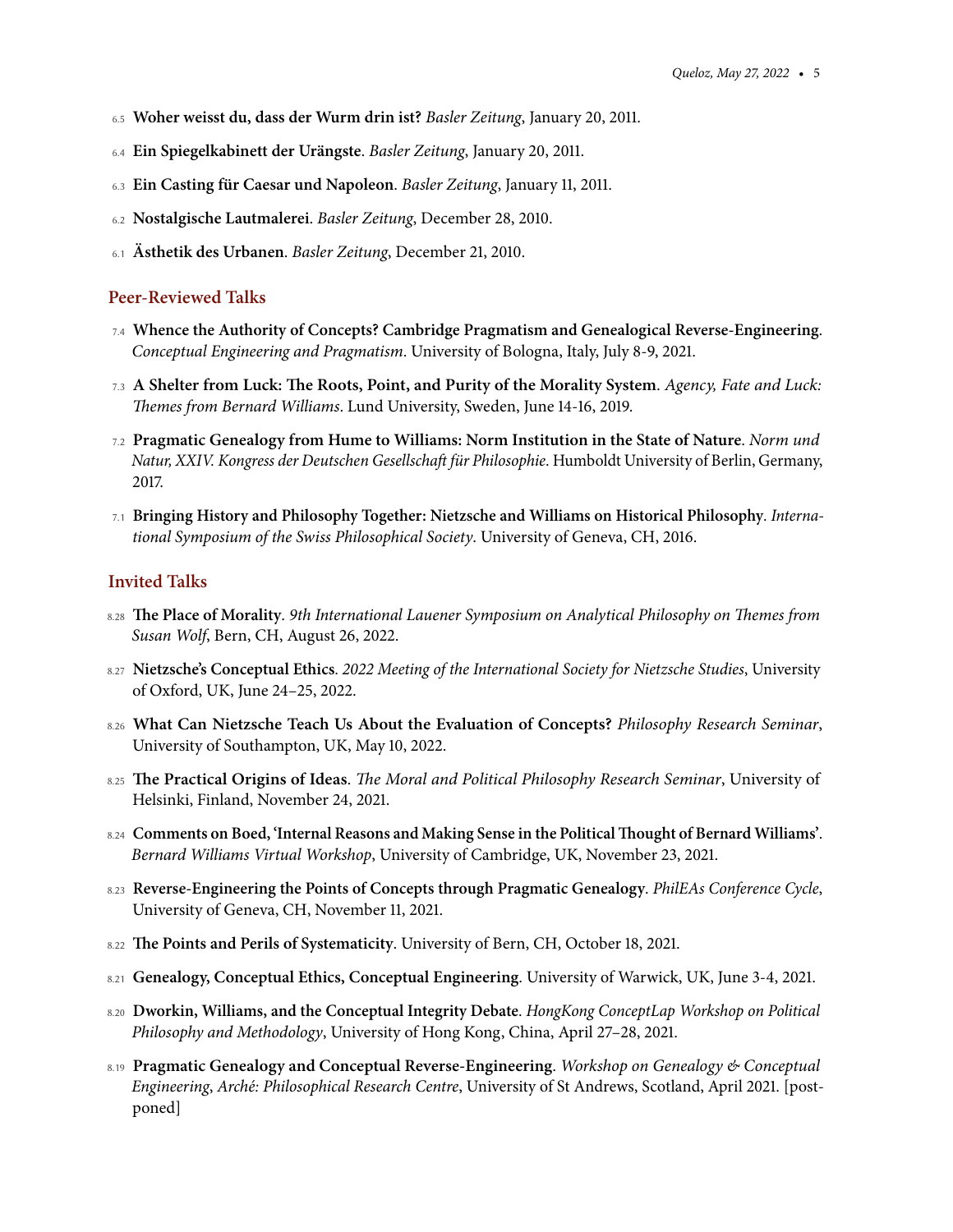- 8.18 **Authority, Rationality, and Voluntariness in Ethics and the Limits of Philosophy**. Lund Gothenburg Responsibility Project Seminar, Lund University, Sweden, March 24, 2021.
- 8.17 **From Paradigm-Based Explanation to Pragmatic Genealogy**. University of Cambridge, UK, February 5, 2021.
- 8.16 **Identifying the Functions of Concepts**. Workshop on Functions in Conceptual Engineering, University of Oslo, Norway, June 12–13, 2020. [postponed]
- 8.15 **Revealing Social Functions through Pragmatic Genealogies**. Graduate Seminar on Genealogy, Biology, and Naturalizing Normative Discourse, University of California-Santa Cruz, USA, April 2020.
- 8.14 **Nietzsche's Pragmatic Genealogies**. Post-Kantian European Philosophy Seminar. University of Oxford, UK, February 2020.
- 8.13 **Conceptual Reverse-Engineering**. Colloquium for Theoretical Philosophy. University of Basel, CH, October 2019.
- 8.12 **Pragmatic Genealogy as Conceptual Reverse-Engineering**. ConceptLab. University of Oslo, Norway, September 2019.
- 8.11 **The Point of Pragmatic Genealogy**. ConceptLab. University of Oslo, Norway, September 2019.
- 8.10 **Whence the Demand for Ethical Theory?** Philosophy Retreat, organised by Markus Wild. Villa Garbald, Castasegna, CH, September 2019.
- 8.9 **Nietzsche as a Critic of Genealogical Debunking**. With Damian Cueni. Nietzsche Seminar. Birkbeck College, University of London, UK, January 2019.
- 8.8 **What is Pragmatic Genealogy and When Do We Need It?** Colloquium for Practical Philosophy. University of Bern, CH, 2018.
- 8.7 **In the Beginning was the Deed: Engineering Conceptual Practices**. With Friedemann Bieber. Conceptual Analysis in Practical Philosophy. University of Zurich, CH, 2018.
- 8.6 **Genealogy and Worldmaking**. The Contingent World: Genealogy, Epistemology, Politics. Workshop with Amia Srinivasan. University of Basel, CH, 2018.
- 8.5 **The Will to Truth: Pragmatic Arguments in Nietzsche's Philosophy**. With Johannes Steizinger. International Conference on European Pragmatism: Historical and Contemporary Perspectives. University of Vienna, Austria, 2018.
- 8.4 **Nietzsches affirmative Genealogien**. Genealogie, Historismus und Relativismus. University of Basel, CH, 2018.
- 8.3 **Functional Explanations and Genealogical Explanations**. Artifactual, Biological, and Social Functions. Historical and Contemporary Perspectives. University of Bern, CH, 2017.
- 8.2 **Conceptual Relativism and the Genealogical Method of Bernard Williams**. Conceptual Relativism. Workshop with A.W. Moore. University of Zurich, CH, 2016.
- 8.1 **The Genesis of Unicepts**. Biosemantics, Unicepts, Language, and Natural Information. Conference with Ruth Millikan. University of Basel, CH, 2016.

#### **Doctoral Supervision**

Francesco Testini, PhD in Political Science, University of Milan, 2021 (External Examiner).

Anton Emilsson, PhD in Philosophy, Lund University, Sweden, 2022– (Assistant Supervisor).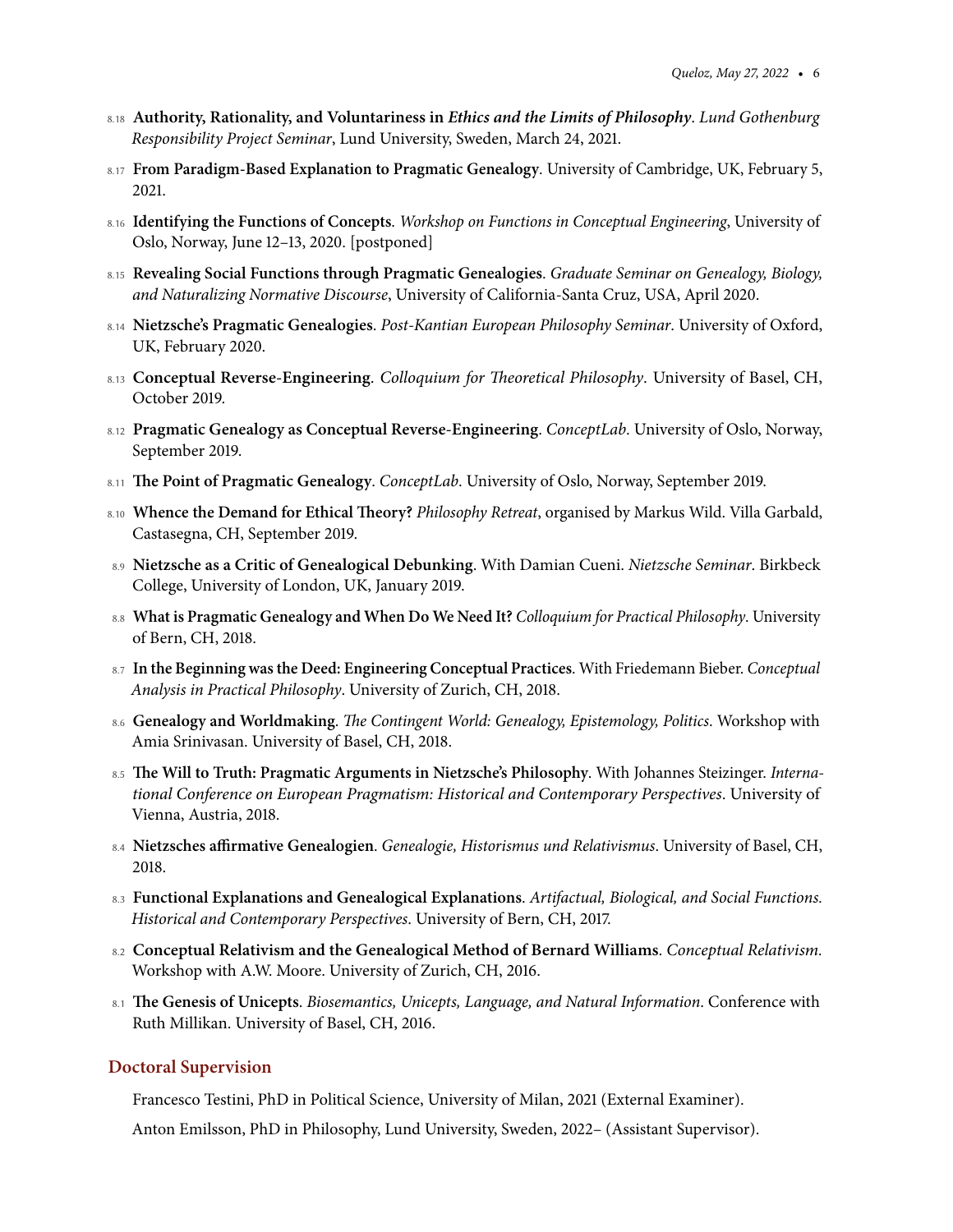# **Teaching**

"Affirmative Genealogien", lecture given as part of the Certificate of Advanced Studies course "Philosophie für Fachleute aus Medizin und Psychotherapie (BS): Genealogie als Kritik", Medizinische Fakultät und Philosophische Fakultät der Universität Zürich, ST 2022.

"Nietzsches Genealogie", lecture given as part of the course "Nietzsche: Grundbegriffe", University of Basel. FT 2021.

College Advisor, Wolfson College, University of Oxford. 2021–22.

Graduate Supervision and Tutorials, St Peter's College, University of Oxford. 2020.

"Genealogy", class taught as part of the Graduate Seminar Narrative, History and Epistemology (Convener: Alexander Prescott-Couch), University of Oxford. Hilary Term 2020.

Introductory Block Course for the Master Seminar "Hume: A Treatise of Human Nature," co-taught with Prof. Markus Wild and Prof. Anik Waldow, University of Basel. ST 2018.

Proseminar "David Hume: An Enquiry Concerning the Principles of Morals," University of Basel. ST 2017.

Proseminar "Thick Concepts," co-taught with Deborah Muhlebach, University of Basel. ST 2016. ¨

Tutorial for the Seminar "Bertrand Russell: Problems of Philosophy" (with Dr. Joachim Schulte), University of Zurich. ST 2015.

Tutorial for the Master Seminar "Wittgensteins Philosophie der Psychologie" (with Dr. Joachim Schulte). FT 2014.

Tutorial for the Master Seminar "Wittgensteins Philosophische Untersuchungen: Die ersten Kapitel (§§ 1-88)" (with Dr. Joachim Schulte), University of Zurich. ST 2014.

Tutorial for the Master Seminar "Nietzsche-Blockseminar mit Exkursion nach Sils Maria" (with Prof. Katia Saporiti and Prof. Wolfram Groddeck), University of Zurich. FT 2013.

Tutorial for the Master Seminar "Wittgenstein: Uber Gewissheit" (with Dr. Joachim Schulte), University ¨ of Zurich. FT 2013.

# **Professional Service**

Assessor of DPhil Thesis Projects for the Philosophy Faculty's Graduate Studies Committee, University of Oxford

Editor for PhilPapers (categories: genealogical method, Bernard Williams, genealogical justification, fictional genealogy).

Evaluator of Project Proposals for the European Research Council (ERC).

Referee for Oxford University Press, MIND, Philosophical Studies, Synthese, Erkenntnis, European Journal of Philosophy, The Journal of Political Philosophy, Ergo, Inquiry, Journal of the American Philosophical Association, Philosophy, Ratio, Ethical Theory and Moral Practice, European Journal of Political Theory, Res Publica, Analytic Philosophy, and Philosophia.

Convener (with Nikhil Krishnan) of the Bernard Williams Virtual Workshops, a monthly workshop series bringing together scholars from all over the world on a regular basis (running since November 2021).

Co-Organiser of a Workshop entitled "Hume and Nietzsche: Projection, Realism, Genealogy" with Prof. Peter Kail (Oxford). 06/2018.